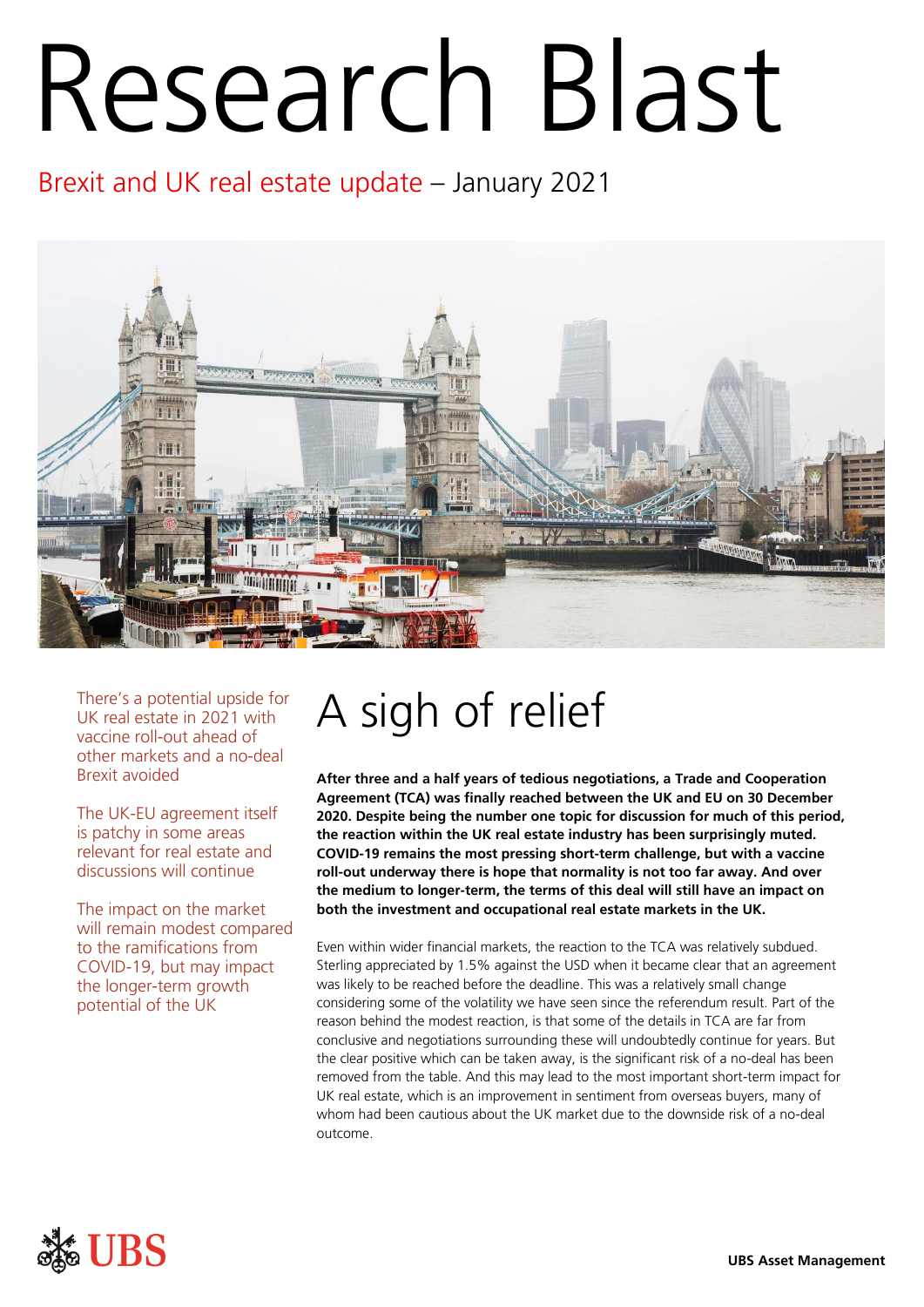### **Overseas investors and the pricing gap**

Aside from the retail sector, the UK real estate market has performed relatively well in absolute terms since the 2016 referendum. However, when compared to other European markets which have benefited from strong levels of yield compression during this period, performance has been much weaker. Although Brexit is by no means the only factor here, the risk of a no-deal certainly contributed to the pricing gap which has emerged. Figure 1 below demonstrates in USD, that prime UK office values have remained broadly stable since 2016, compared to an increase of between 70-150% in other major European markets. Although low by historic standards, yields in the UK now look very attractive compared to other European markets. As an example, the prime yield spread between Paris CBD and London City (125bps), and London West End (100bps), is the highest it has been since 1991.





Source: JLL R.E. Search, 4Q20

This disparity in pricing has not gone unnoticed, and if we remember back to this time last year, there was very strong sentiment towards the UK, and London in particular. The large Conservative victory in the December 2019 election appeared to do enough to ease concerns amongst many investors. That political risk has now subsided even further with the TCA being agreed.

COVID-19 inevitably put investment plans back on hold, and travel restrictions made it particularly challenging for overseas buyers to come back into the market in 2020 as had been anticipated. But as Figure 2 illustrates, the UK is leading Europe in its vaccination roll-out, and it is not unrealistic to expect some return to normality in the second half of the year. If the UK does move back onto the agenda, those wide yield gaps with other European markets could start to move back in and provide a significant boost to returns.



**Figure 2: Vaccinations per 100 people** 

Source: Our World in Data, 29 January 2021

# **Financial and professional services**

Financial and professional services are the UK's largest exporters to the EU, accounting for around a quarter of total exports in 2019<sup>1</sup> . Despite the significance of these sectors to the UK economy, they have been largely left to fend for themselves to secure continued access to their largest export market. When the UK was still a member of the EU, professional accreditations for accountants, lawyers etc. benefited from automatic recognition, which will now be lost. All the deal does is provide a framework to establish mutual recognition of professional qualifications. Should industry bodies within the EU decide to no longer accept UK accreditations to operate in their jurisdiction, they would be perfectly entitled to do so.

Similarly, the arrangement for financial services is inconclusive. The TCA includes an agreement to try and reach a memorandum of understanding by March 2021 which might mean the two sides agree to recognize each other's rules. This is a process known as equivalence, which would allow the finance industry to trade across the UK and EU border. The UK has already offered reciprocal access to the UK market for EU banks, but EU regulators intend to wait and see what happens with UK banking regulations before making a decision. It is worth noting that the UK's competitive advantage over the EU in financial services has long been a contentious issue, and even if equivalence is granted by the EU, it could be withdrawn at short notice.

Whilst this all sounds somewhat negative for the office occupier market it will not come as a surprise to the affected industries. Financial service firms have planned for potential loss of access to EU markets since the referendum result. As part of this, most of the large firms have set up offices within the EU to channel business through without causing significant disruption to their Central London operations.

<sup>1</sup> House of Commons Library; Statistics on UK-EU Trade, 10 November 2020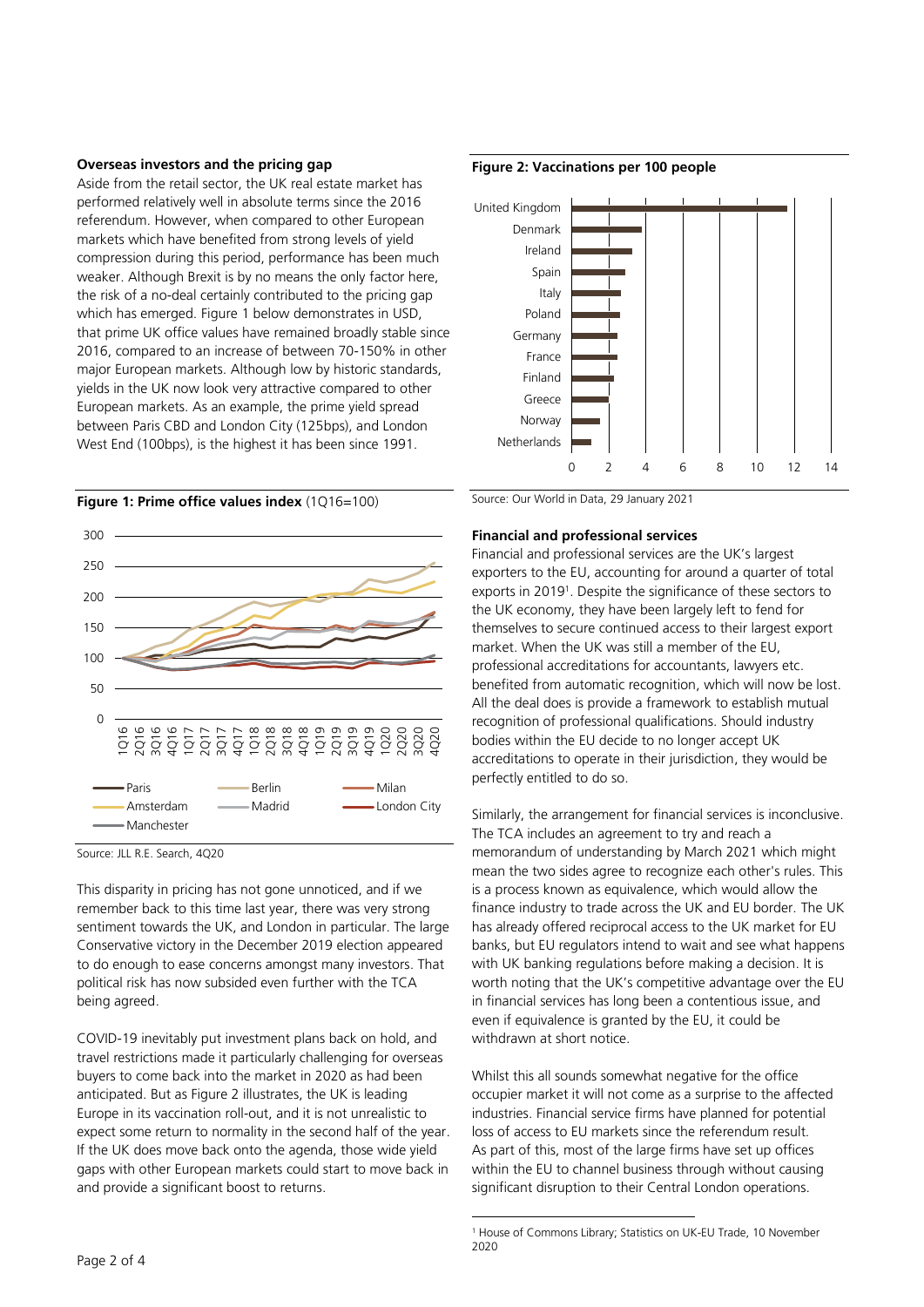What we are expecting to see going forward as a direct result of a formal arrangement not being in place is lower headcount growth in Central London, rather than significant loss of employment. And whilst financial and professional services are still key occupiers of UK office space, their importance has been surpassed since the GFC by the technology sector, which will have less direct implications from the UK leaving the EU. Restrictions of immigration is a potential drawback for this sector, although these roles will typically be highly skilled and workers still wishing to come to work in the UK technology industry should be able to qualify for a UK visa under the new rules. Despite being outside the EU, we expect London to remain a global tech hub and center of innovation.

### **Free flow of goods secured**

As expected, the TCA provides far more detail on the future arrangement for goods, than it does for services. Importantly. there will be no taxes or limits on the physical goods which trade between the UK and EU. Additional paperwork is now required, which has caused some delays and issues particularly for highly time sensitive deliveries, such as live seafood. But for the most part it's business as usual for the export and import of goods between the UK and EU. For UK retail this is good news, or perhaps not more bad news is a better way to describe it. Challenges relating to COVID-19 and the accelerated structural shift towards online were always going to be far greater challenges in the short-term. But the avoidance of disruption in goods arriving and inflation due to new tariffs being introduced has at least not made the situation worse.

key challenge facing the sector even before the EU referendum. The points-based system will make it very challenging for low skilled labor to relocate to the UK, affecting both the supply of warehouse staff and delivery drivers over the medium to long- term.

### **Higher student fees and lower EU numbers**

There were no provisions made for EU students within the TCA and from the 2021/22 academic year EU students will revert to paying full international fees. These vary by course but are typically significantly higher than the GBP 9,250 domestic student rate which EU students had qualified for previously. Applications from EU students, which make up around 7% of total students in the UK, are expected to fall back considerably. The universities which continue to attract EU students are likely to be limited to the most prestigious, where the quality and reputation of the course may still warrant the higher cost.

## **Conclusion: A welcome relief but not a game changer**

The reaction from the UK REIT market (Figure 4) is a fair reflection of the impact of the deal for UK real estate. Prices rose by between 2-5% during the period the deal was finalized, which reflects a sense of relief that a downside risk wasn't going to make the market even more challenging in 2021.

### **Figure 4: UK REIT price change\*** (%)



Source: Oxford economics forecasts, April 2016 and January 2021

Similarly, but reversed to the upside, COVID-19 and e-commerce will remain the key drivers of continued strong occupational demand for the logistics sector. Delays and congestion at ports would have put some pressure on the operators, although it is unlikely to have fed through into lower demand for logistics space. Probably the biggest longterm challenge to the sector will come from the changes in immigration policy (Figure 3). Most warehouses are a long way from full or even partial automatization and labor supply was a



Source: Thomson Reuters Eikon, \*price change from 21 December 2020 to 30 December 2020

Whilst there are ongoing uncertainties surrounding some specific sectors on the occupational side, the potential impact on the market is likely to be minor in the context of COVID-19 and the structural shifts we are observing. But the absence of the no-deal cloud which has been hanging over the UK since the referendum result in June 2016, certainly has the potential to improve sentiment in capital markets. In an environment of ultralow interest rates and inflation potentially returning, returns from UK real estate could start to look very attractive even if the market only makes up part of the lost ground on its European neighbors.